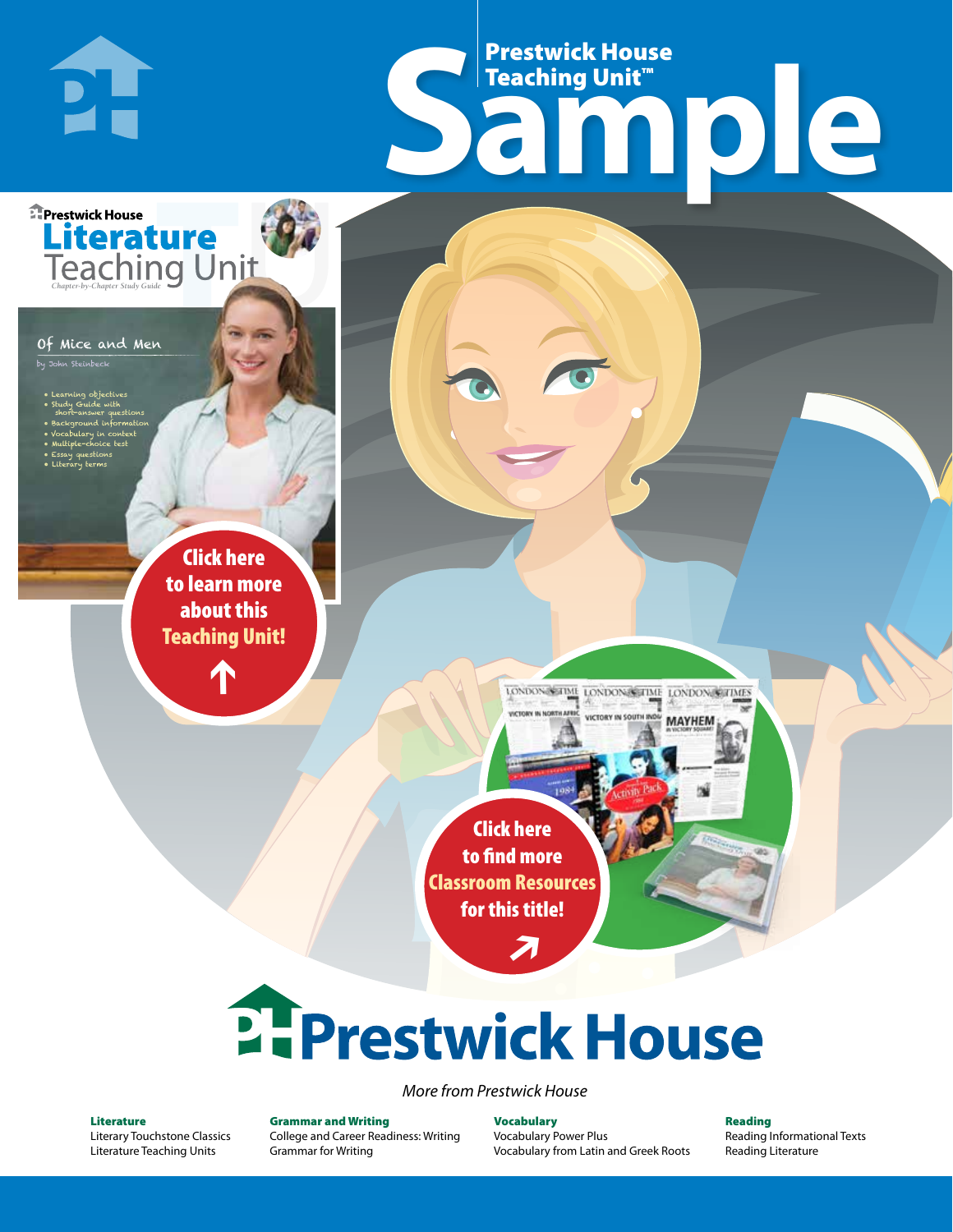

#### by John Steinbeck

- Learning objectives
- Study Guide with short-answer questions
	- Background information
		- Vocabulary in context
			- Multiple-choice test
				- Essay questions
					- Literary terms

# **EFPrestwick House**

**P.O. Box 658, Clayton, DE 19938 www.prestwickhouse.com 800.932.4593**

**ISBN: 978-1-60389-878-2**

**Copyright ©2017 by Prestwick House Inc.**

**All rights reserved. No portion may be reproduced without permission in writing from the publisher.** 

**Item No: 200411**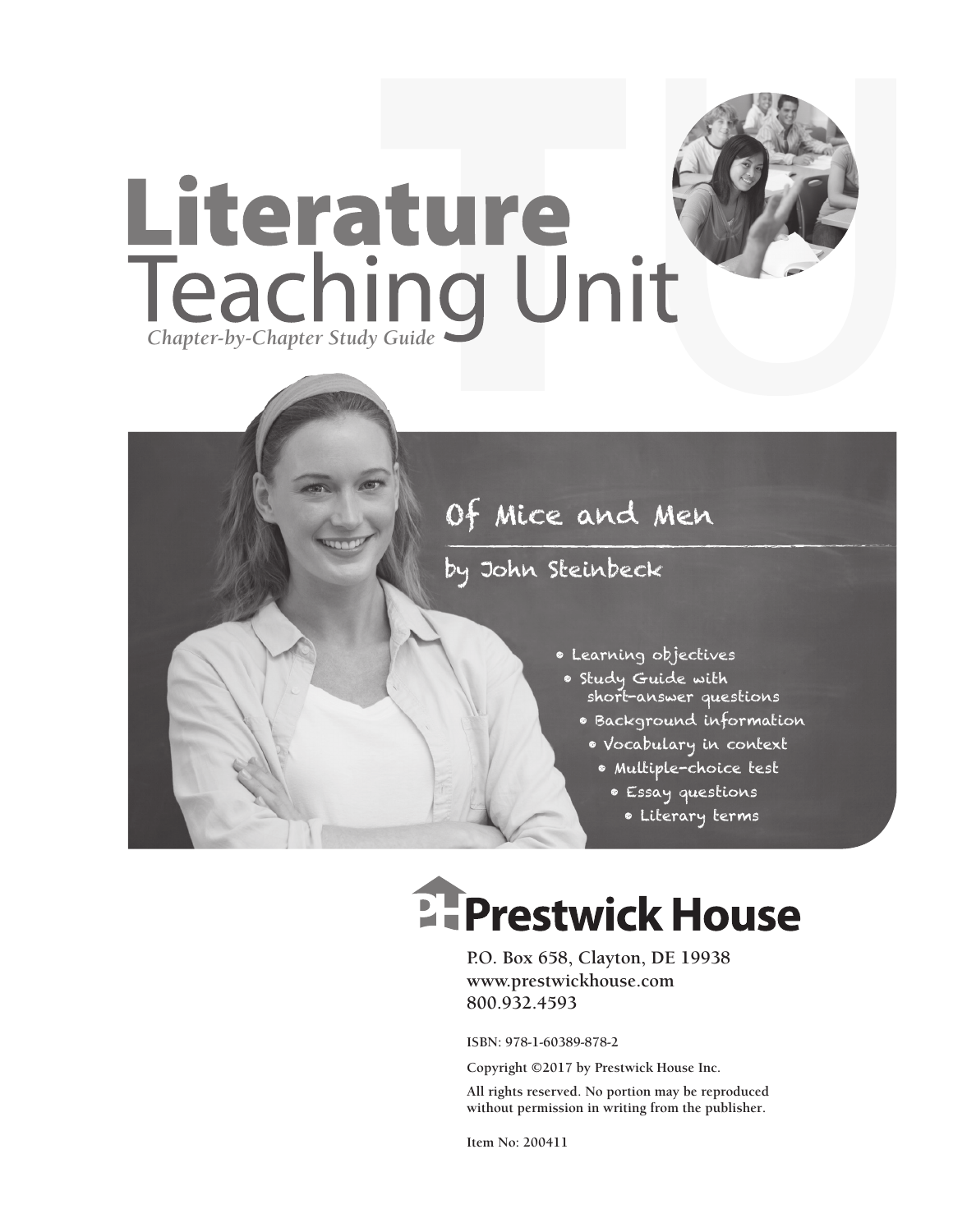#### **Notes**

Published in 1937, John Steinbeck's novel *Of Mice and Men* reflects life during the Great Depression in the rural agricultural region of Salinas Valley, California. Steinbeck was familiar with this area, as it was his birthplace and where his family owned land when he was a small child. Steinbeck patterned his characters after the men and women of all walks of life who were affected by the Great Depression. Citizens across the United States were forced to sell their assets and travel in order to find work. These men and women, as well as the countryside where the story takes place, would have been very familiar to John Steinbeck.

*Of Mice and Men* follows Lennie and George, two men who represent migrant farm workers who traveled to the West Coast in pursuit of the American Dream. Lennie and George are poor and lonely, as they have only each other for companionship. The nature of life during the 1930s forced George and Lennie into a lifestyle that meant travel, and it prohibited them from settling down to start families. Consequently, rootlessness and loneliness became their way of life. The ideal of settling down and restarting a better life becomes the catalyst of the American Dream that George and Lennie strive for throughout the novel.

John Steinbeck is considered one of America's greatest Naturalist writers. The Naturalist literary movement is characterized by literature that employs the following features:

- Naturalist writing is devoid of many poetic features that other authors might use. Instead of relying on descriptions that provide images for the reader, the prose focuses on explanations and details. While *Of Mice and Men* contains some passages of description (specifically the beginnings of chapters one and five), the majority of the text does not include metaphor. Naturalist writers explore sociological conditions in an almost objective manner, rather than focusing on the beauty of the language and story.
- Naturalist writing examines conflicts between social classes, particularly the exploitation of workers by those in positions of power. For example, in *Of Mice and Men*, Steinbeck presents a microcosm of America through George and Lennie, who are trying to survive on a ranch, but also creates a story that reflects the larger societal issue at hand: a lack of public policy to aid those afflicted by poverty and homelessness. Steinbeck's examination of both the microcosm and macrocosm describe American politics in the 1930s.
- In accordance with the social commentary provided by Naturalist literature, *Of Mice and Men* documents the experiences of migrant workers in the 1930s. Naturalist writers tend to focus on one occupation or trade, gathering specific data about that field before they begin writing. Also, because the literature focuses on one occupation or trade, the setting is usually contained to one less-than-ideal place—in the case of *Of Mice and Men,* a farm. The setting provides a detailed look at the most brutal aspects of life that accompany self-preservation and basic human need. Steinbeck used his ranching experience, as well as his experience in the Salinas Valley, to construct the story.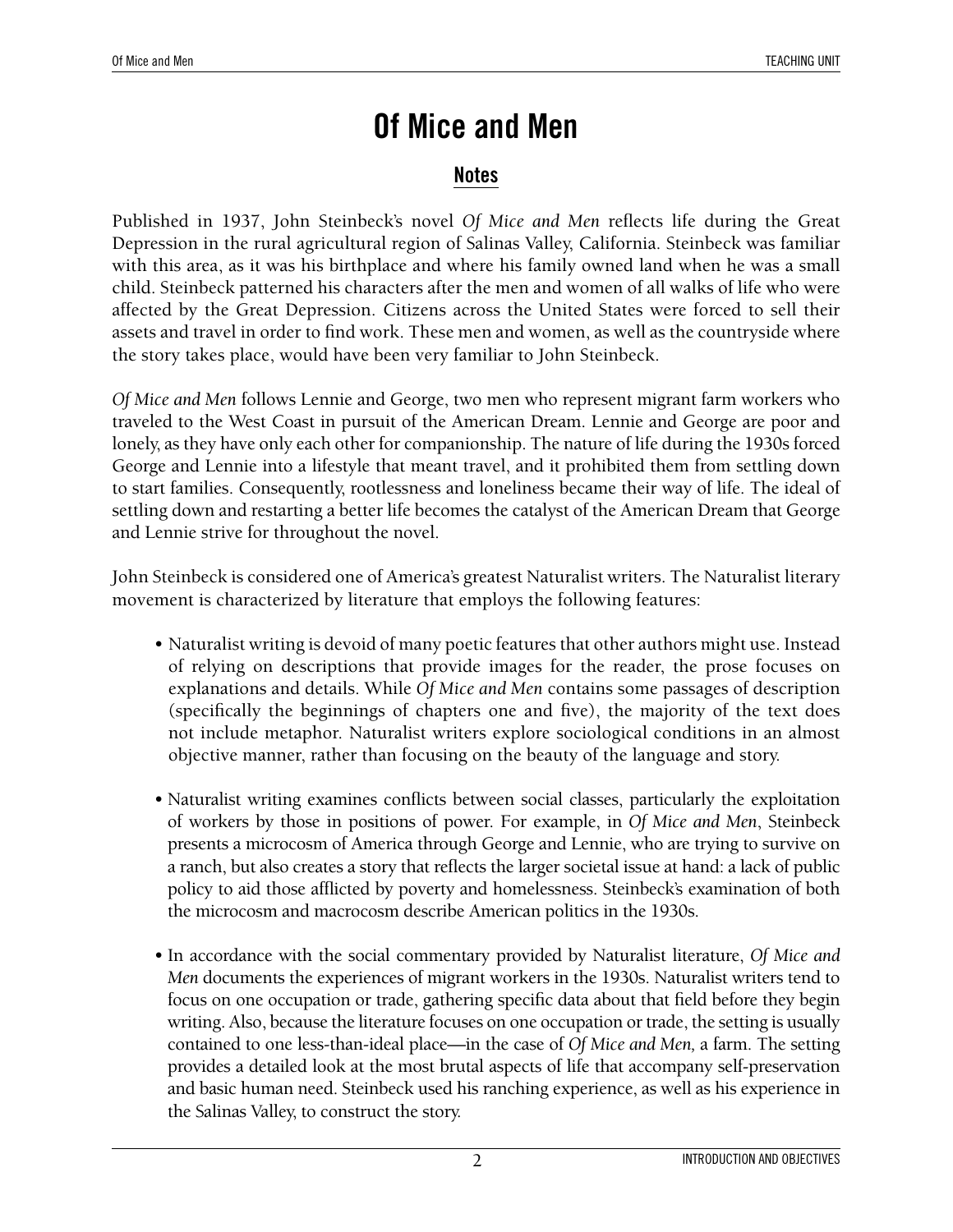#### **Objectives**

*By the end of this Unit, the student will be able to:*

- 1. explain the significance of the title and its relationship to one of the major themes in the novel.
- 2. recognize and explain the allusion in the title, *Of Mice and Men.*
- 3. explain the use of figurative language and rhetorical techniques within the text and how they function.
- 4. follow the main and secondary characters within the novel and explain their purpose in the story.
- 5. offer a close reading of the novel and support all assertions and interpretations with direct evidence from the text.
- 6. demonstrate a literal, personal, interpretive, and critical understanding of the text.
- 7. explain the central conflicts in the play and the nature of the internal and external conflicts with which various characters cope.
- 8. identify and discuss the following themes in the play:
	- the impossibility of the American Dream
	- loneliness and isolation during the Depression
	- friendship and camaraderie
	- nature
	- violence
	- euthanasia
- 9. trace and discuss these images: Candy's dog, Lennie's pup, rabbits.
- 10. define the term *microcosm* and point out how the ranch in this novel is a microcosm of American society.
- 11. understand how the Depression influenced the lives of American men and women.
- 12. explain how each of the main characters in the novel deals with the concept of loneliness.
- 13. understand how the Naturalist literary movement is reflected in the novel.
- 14. discern George's motives.
- 15. decide if fate plays a role in the plot.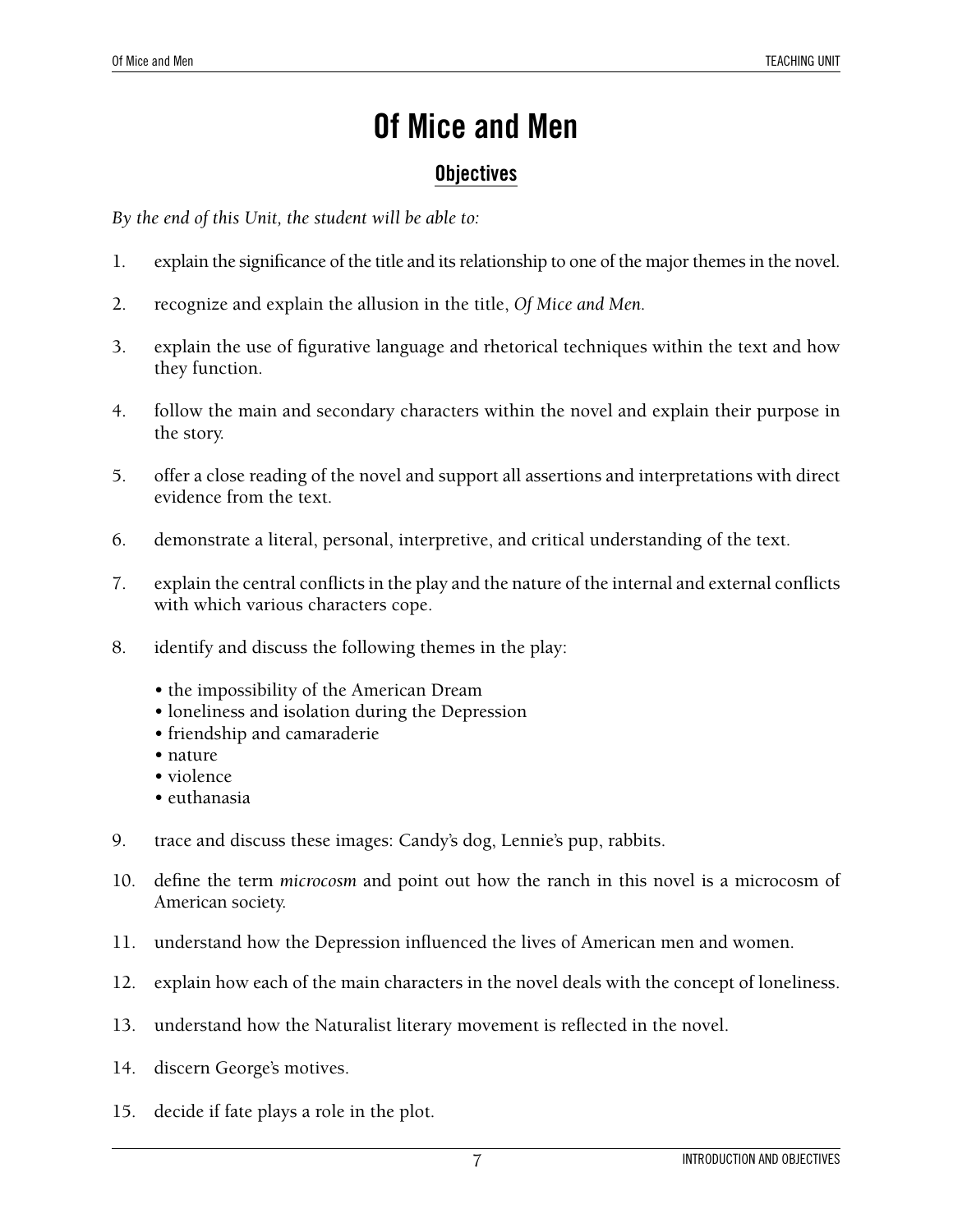#### **Questions for Essay and Discussion**

- 1. This is a story about people, their friendships, plans, and dreams. Describe George and Lennie's dream. How is their dream representative of the dreams of the migrant worker in the 1930s?
- 2. Steinbeck uses foreshadowing to build suspense and make later actions more credible. Identify and discuss three incidents of foreshadowing in this novel and explain the effect that the foreshadowing has on the reader's interpretation of events.
- 3. Identify and explain how characteristics of Naturalism are portrayed in the novel.
- 4. Examine the relationship between Lennie and George. Be sure to focus on both the negative and positive aspects of the relationship.
- 5. Choose one of the minor characters in the novel (Crooks, Curley's wife, Curley, etc.) and explain the purpose he or she serves in the story. How would the story change if he or she were not included in the story?
- 6. Steinbeck's novel explores the morality of a mercy killing. Explain how you feel the novel portrays mercy killings, using specific evidence from the text to support your answer. Then, explain whether you believe that Lennie's death was justified, again using specific evidence from the text to support your answer.
- 7. Read the poem "To a Mouse" by Robert Burns. Throughout the novel, John Steinbeck argues that "the best-laid plans of mice and men" often go wrong. Explain how he attempts to show this in the novel.
- 8. Using any pairing of characters in the novel, explain how Steinbeck explores a person's responsibility to another person.
- 9. Explain the use of animal imagery as it is used to describe the emotional states of the characters within the novel.
- 10. Using specific examples from the novel, explain whether the reader should feel sympathetic to both George and Lennie.
- 11. Compare and contrast the instance when Carlson takes Candy's dog away to kill it and when George shoots Lennie. What does each instance add to the novel's themes of personal responsibility to others and the importance of friendship?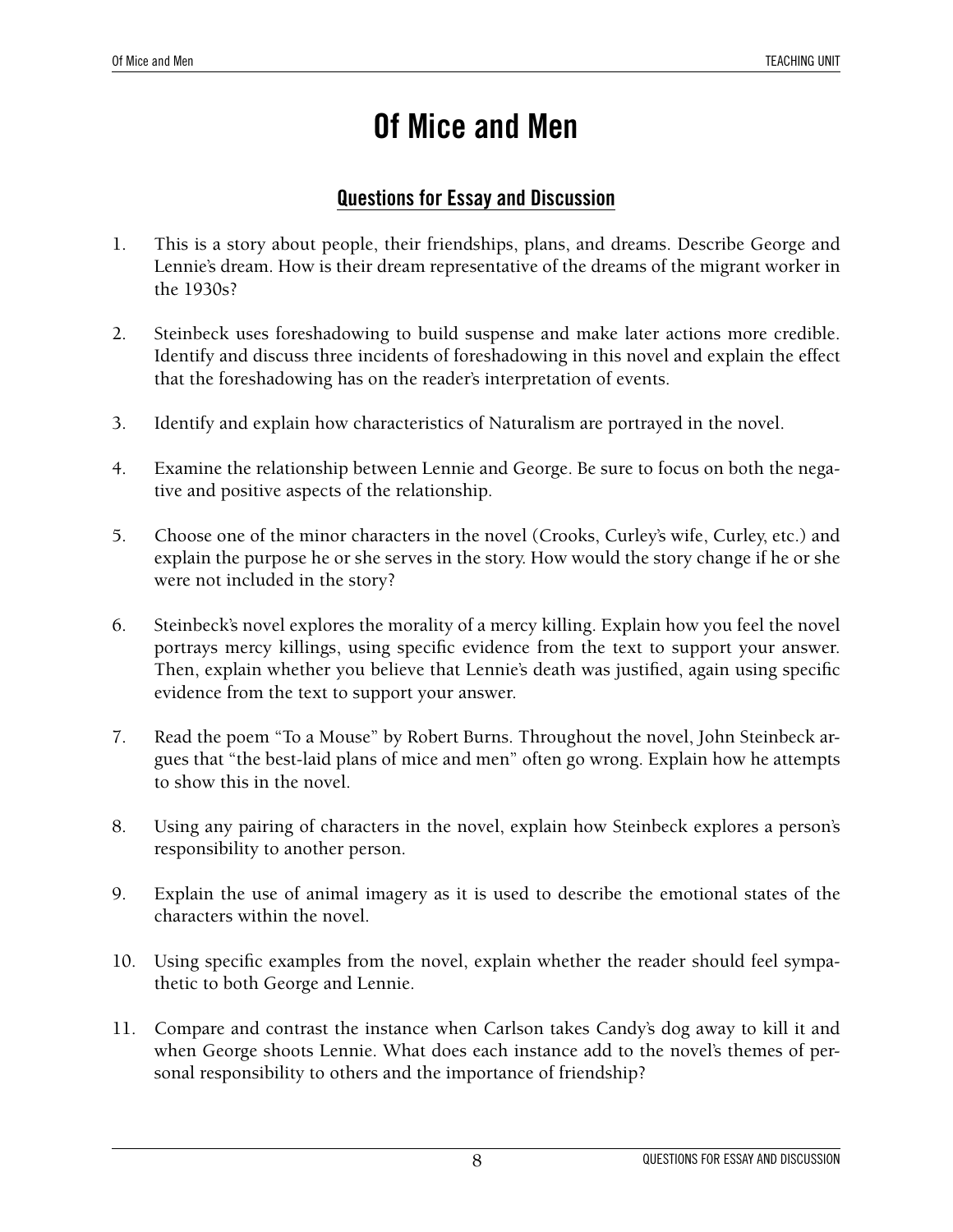- 4. Steinbeck uses animal imagery to describe Lennie, the larger man. Cite two examples of this type of imagery that is used in the first few pages of the chapter.
- 5. Why does George tell Lennie not to drink the water? Why might this seem like an unusual instruction to give a man who has spent part of his adult life traveling the country?

<u> 1989 - Johann Stoff, deutscher Stoffen und der Stoffen und der Stoffen und der Stoffen und der Stoffen und de</u>

6. George gives Lennie instructions about the water, but when he explains about the type of water that is safe to drink, he does so "hopelessly." What can we deduce about why George might feel hopeless when he is talking to Lennie?

- 7. When Lennie and George sit by the river to rest, what do they talk about? What can we learn about Lennie from their conversation? What can we learn about George?
- 8. Read the following line from the novel and explain the allusion, "watchin' that blackboard."

"You remember settin' in that gutter on Howard street and watchin' that blackboard?"

- 9. What does Lennie have in his pocket? Why does he want to keep it?
- 10. Describe George's plan for getting the job at the ranch. What do we learn about Lennie from this plan?